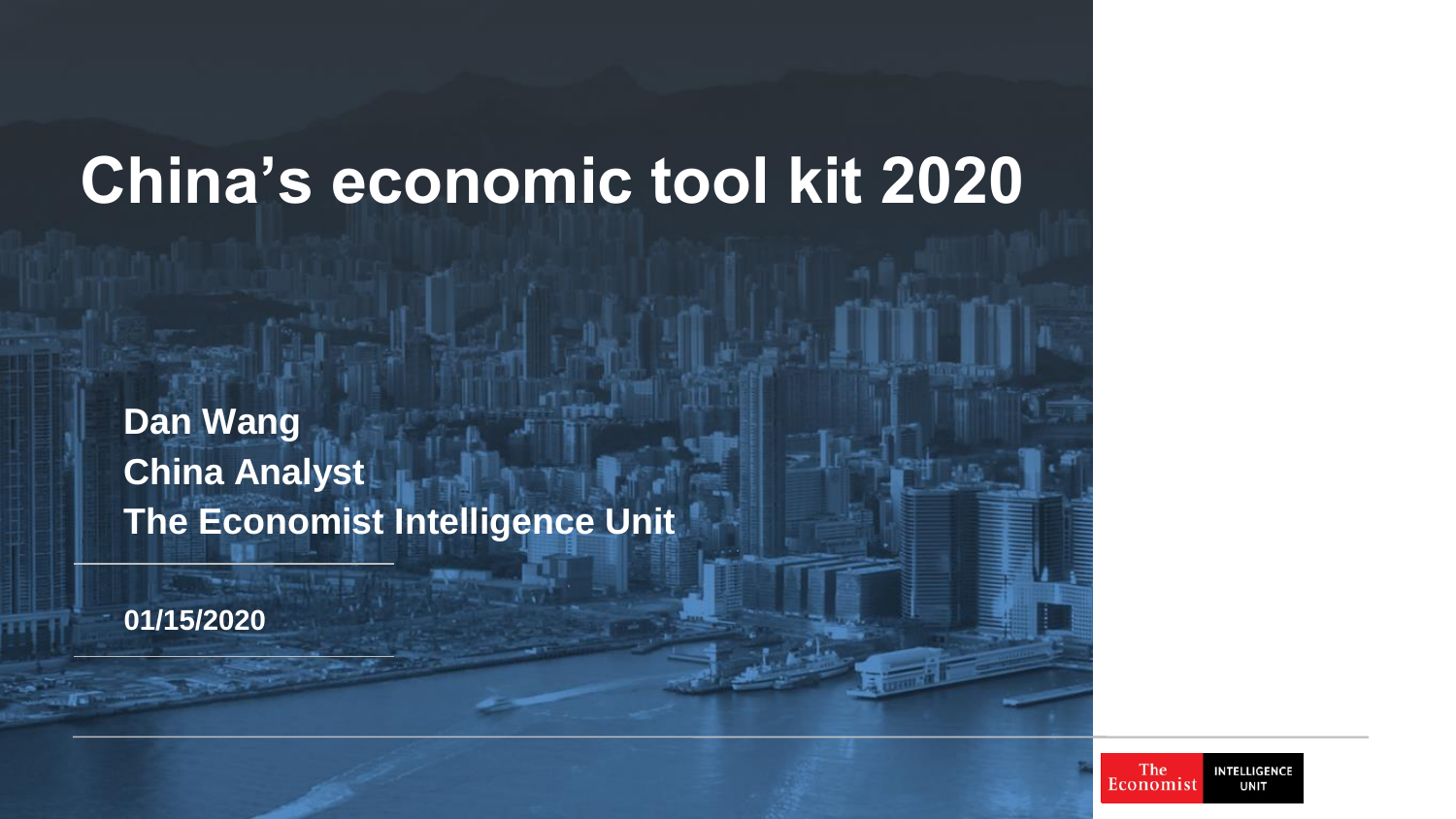#### Outline

- **Overall assessment of 2020 economy 1**
- **Monetary policy 2**
- **Fiscal policy 3**
- **Regulatory options 4**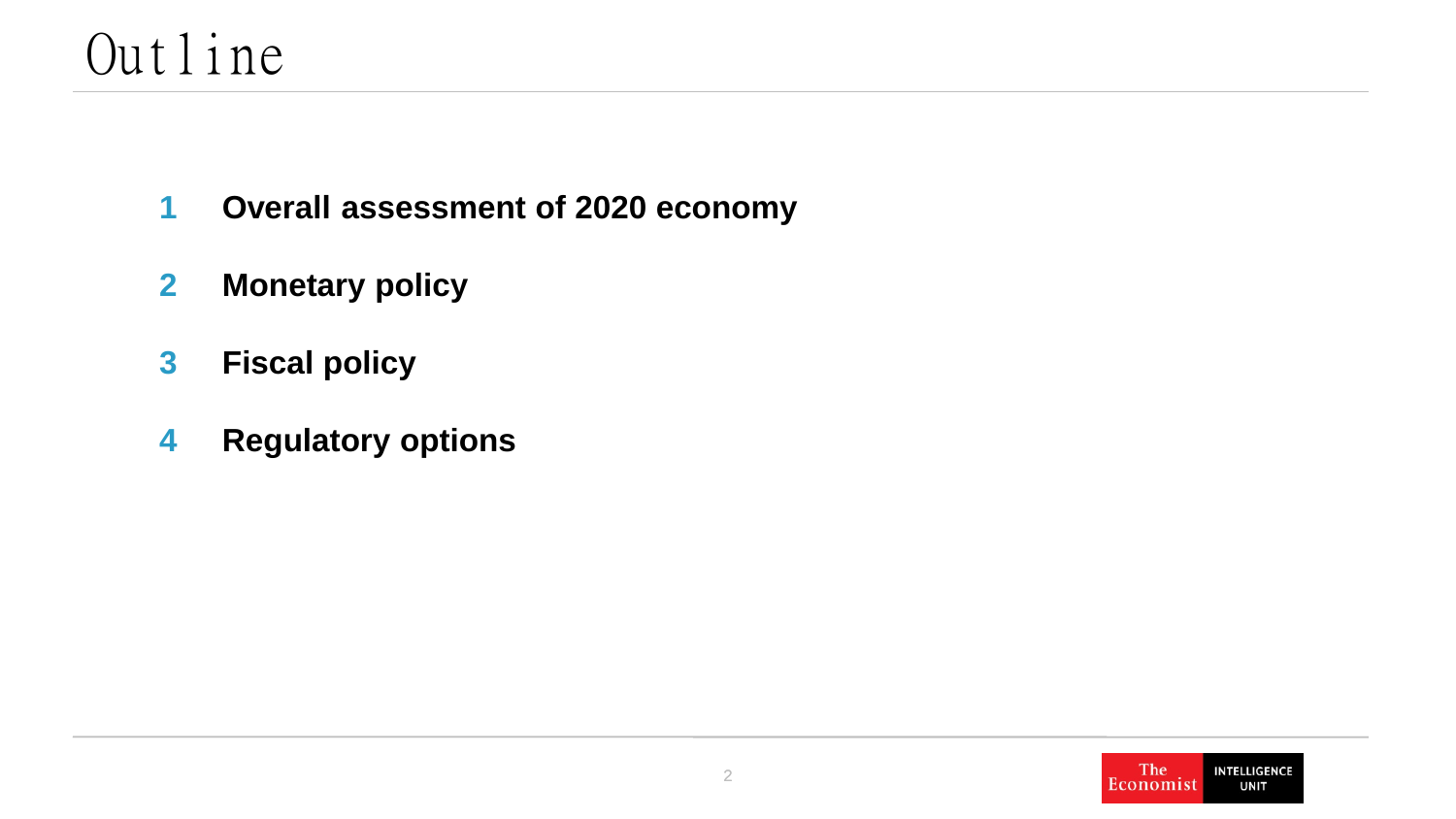## Our forecast of China in 2020

Balance growth and inflation

|                                 | 2019 estimate | 2020 forecast |
|---------------------------------|---------------|---------------|
| Real GDP (% change)             | 6.1           | 5.9           |
| Nominal GDP (US\$, bn)          | 13,813        | 14,585        |
| GDP per head (US\$)             | 9,935         | 10,454        |
| Private consumption (% of GDP)  | 39.8          | 40.2          |
| Government purchases (% of GDP) | 15.5          | 16.4          |
| Investment (% of GDP)           | 42.1          | 41.5          |
| Exports (% of GDP)              | 18.9          | 18.3          |
| Exchange rate LCU:US\$          | 6.9           | 7.1           |
| Inflation (% change)            | 2.9           | 4.9           |

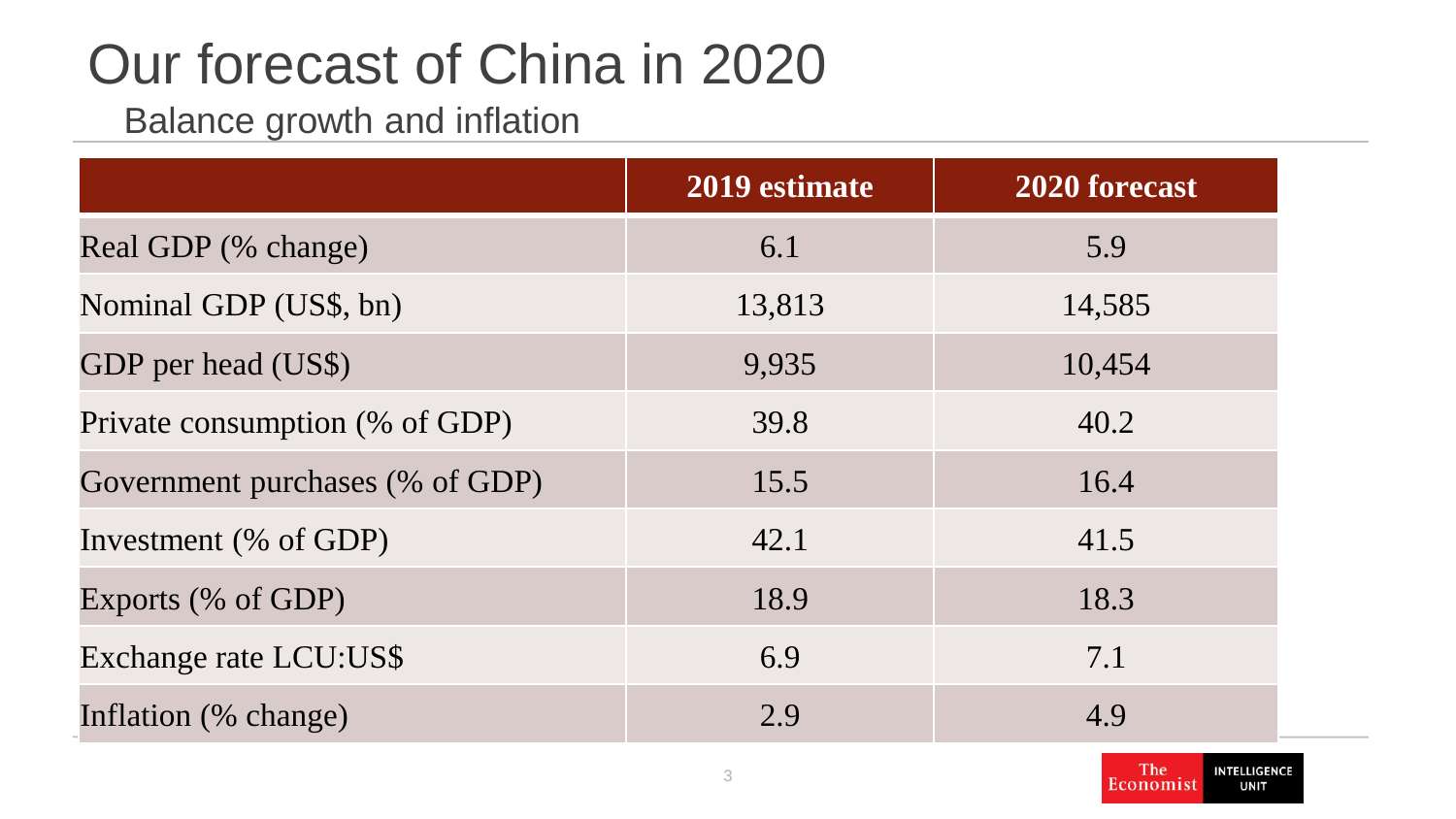#### Trade is becoming less relevant for growth Where is growth from in 2019?

#### **Contribution to GDP growth in 2019 (%)**



- Consumption is the most important driver
	- Within consumption: private consumption contributes to 67% (government purchases 33%)
- Traditional Investment engine slowed
	- Within investment: property contributes 37%, infrastructure 17% and manufacturing 16% (all slowed significantly from 2018)
	- Investment in health, education, culture and R&D accelerated
	- "Quality growth"

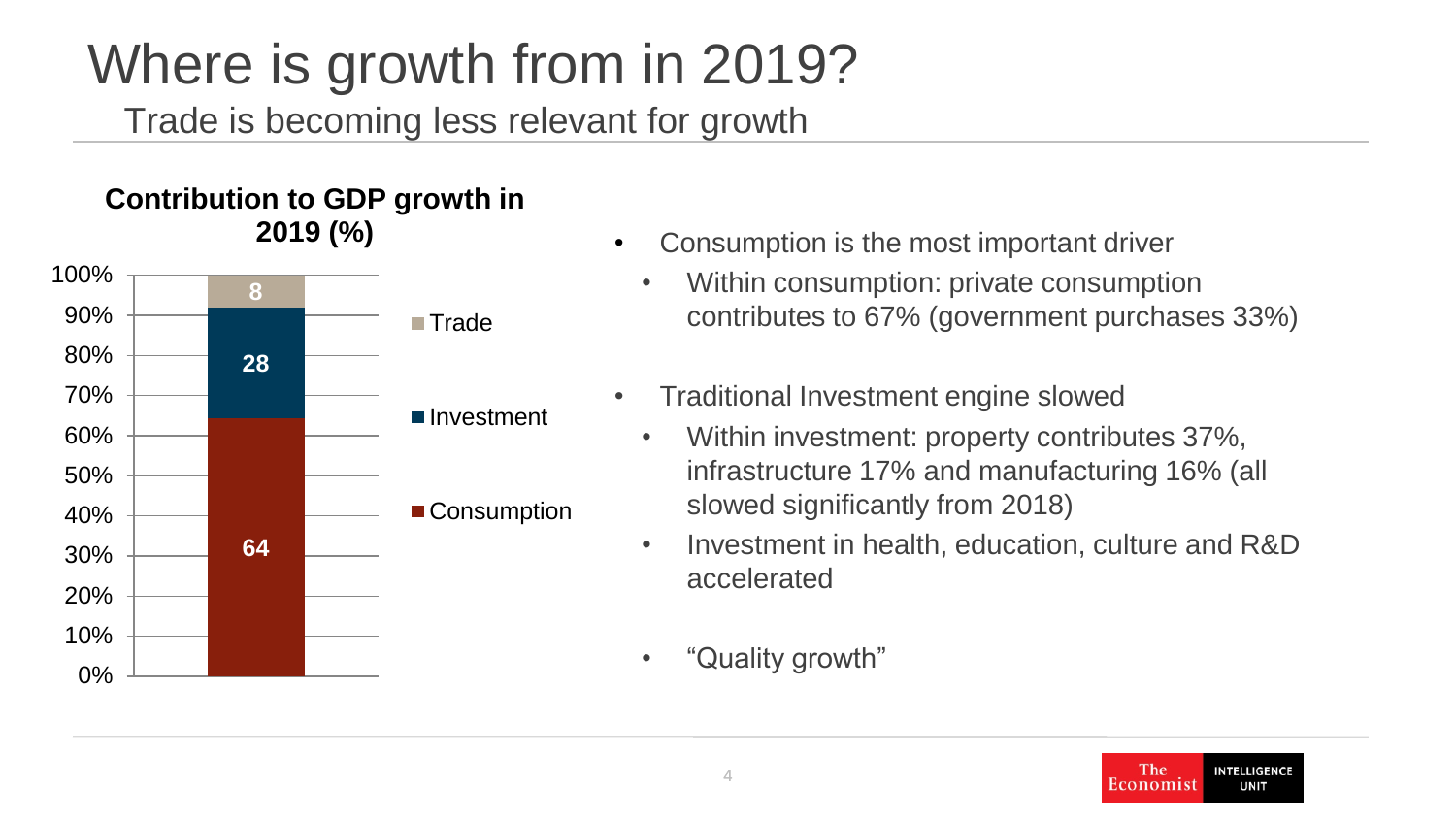#### CEWC promises to rely on fiscal policy Key messages from CEWC for 2020 plan

- 2020 "moderately prosperous society"
	- Double real GDP from 2010
	- Monetary policy to be "**prudent**"
		- But more credit to strategic industries (advanced manufacturing)
	- Fiscal policy to be "**active**"
		- Infrastructure in western China, municipal pipe networks, rural roads, rural telecommunication network
- Three key development areas
	- Yangtze River Delta; Greater Bay; Jing-Jin-Ji (Xiongan)
- Three tough battles:
	- Poverty > pollution > financial risks
	- Financial system is "generally healthy"
		- Marginally relax housing market (demand side)
		- Relax local government financing
- Make SOE more efficient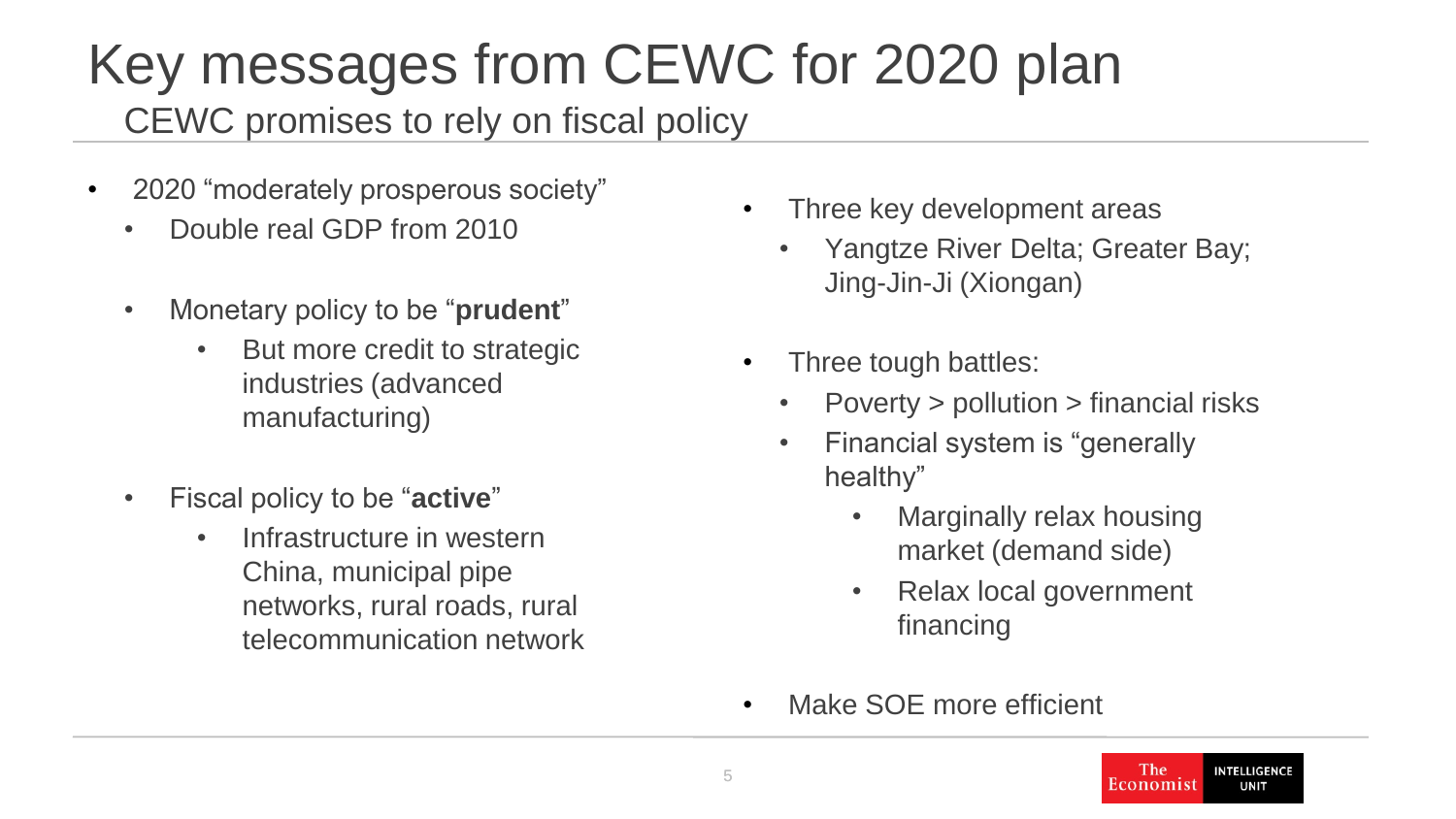# China's tool kit: monetary policies

Issuing credit is becoming less effective in boosting growth

- Reserve requirement ratio (RRR) -- effective
	- Fueling housing market
	- Inflation pressure
- Deposit and lending rates -- limited
	- Limited impact
	- Currently already low: deposit rate 1.5%, lending rate 4.35%
	- Target emerging industries and private firms, not property developers
	- But SOE will benefit the most
- Down payment ratio -- limited
	- Drive up home transactions and related consumption (cars, household appliances)
	- Currently high (30% for  $1<sup>st</sup>$  house and 60% for 2nd one)
	- Target small cities
- Window guidance: Direct credit to certain industries
- Financial market intervention: Ask SOEs to buy back stocks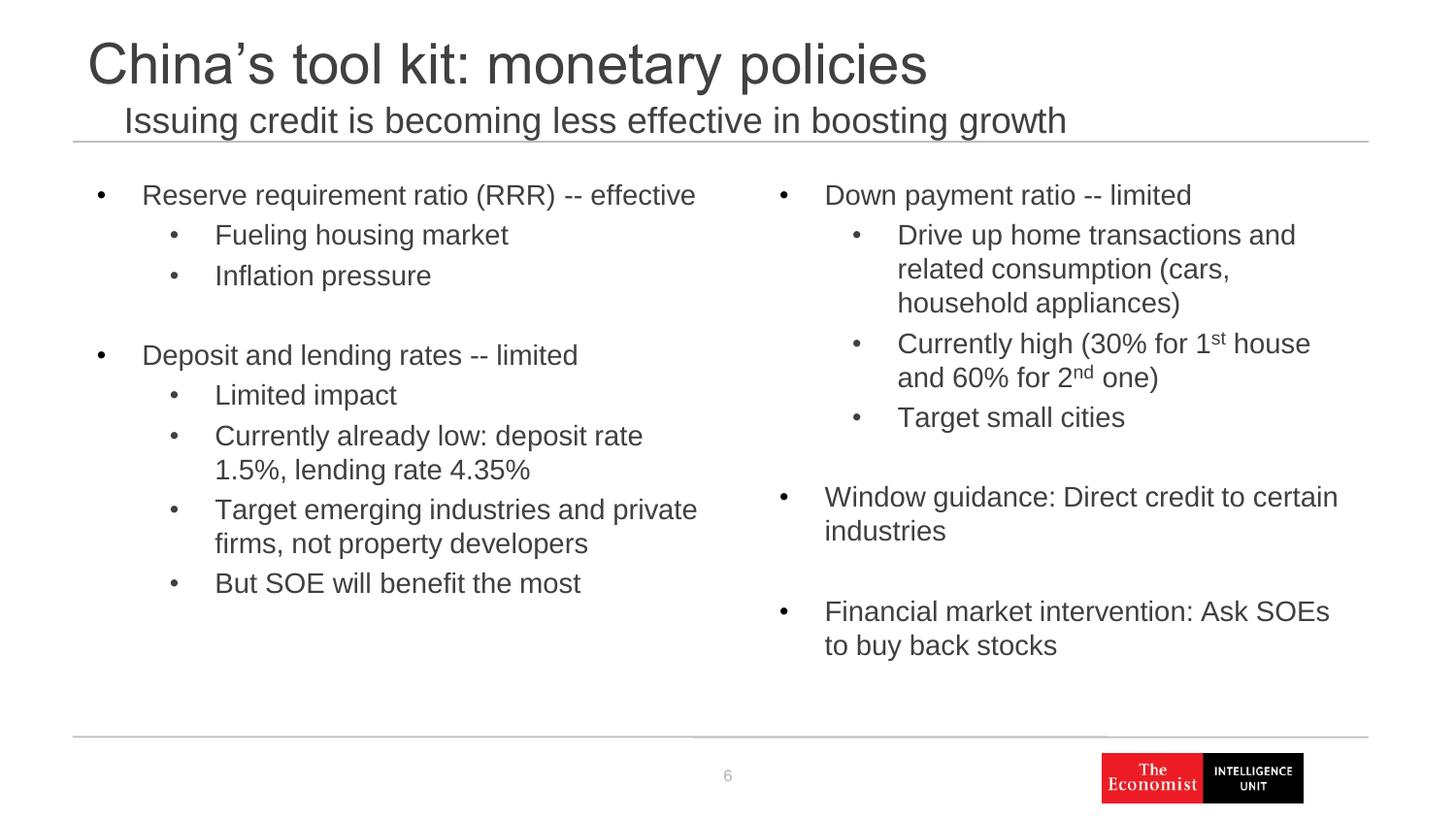## China's tool kit: fiscal policies

Infrastructure building is key: basic network + upgrade

- Tax cuts -- limited
	- Cut VAT and corporate fees
	- Lower income tax
- Local government borrowing
	- **Infrastructure** building effective
	- Local officials lack incentive to borrow
	- Increasing quota for local bonds will benefit rich provinces (lower financing costs)
- Regional integration plan
	- **Infrastructure** building: roads, rails, digital networks
- Rural development
	- Urbanisation: abandon hukou, land reform
	- **Infrastructure**: roads, water supply, coal to gas, toilets
- Subsidise R&D long-term impact
	- 5G, smart cities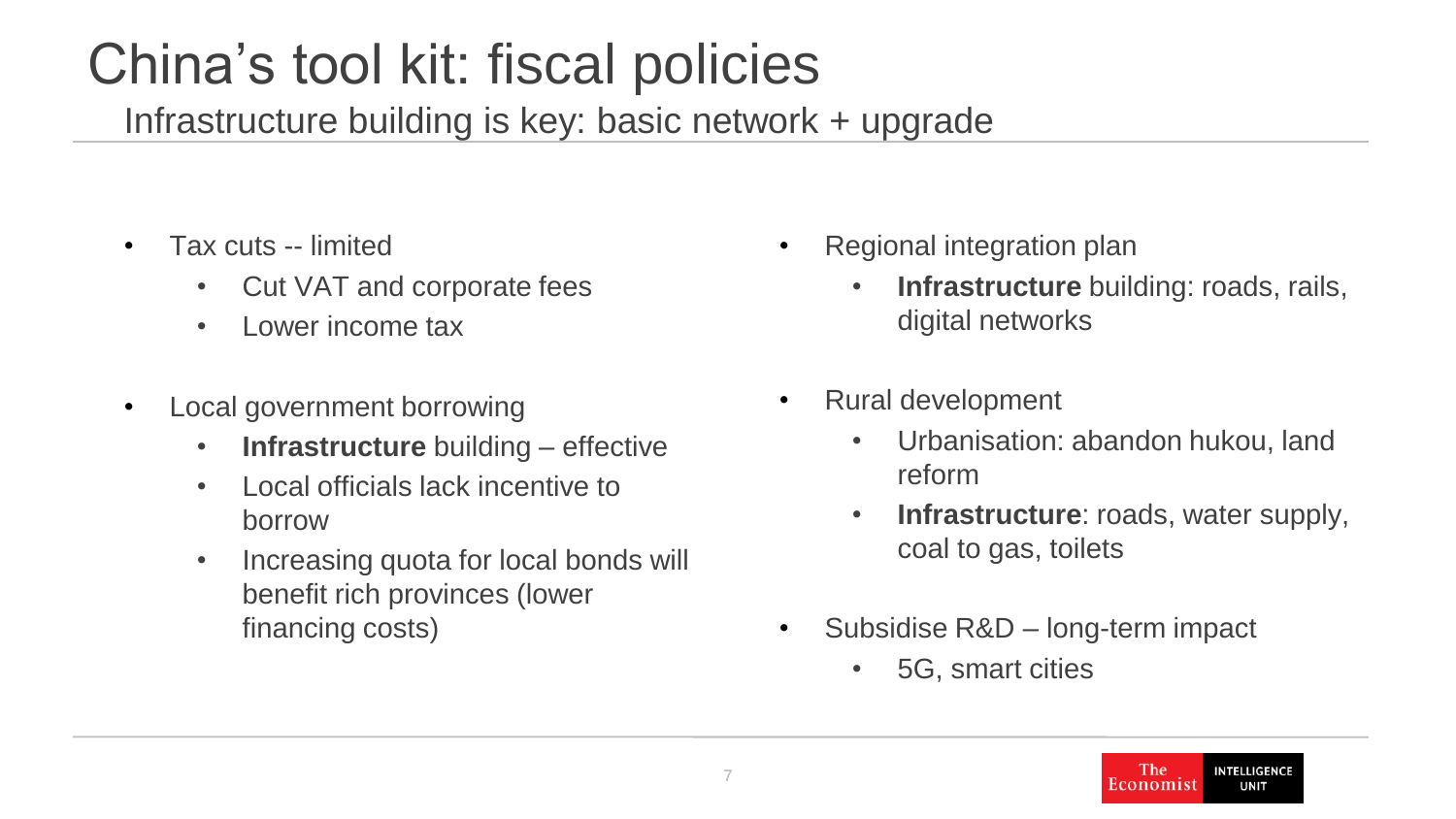### China's toolkit: regulatory policies

Targeted relax for housing restrictions

- Home buying policies
	- Abolish hukou requirement in small cities
	- Household debt-to-GDP ratio 52% in 2018 (from 18% in 2008)
- Affordable housing
	- Government supplied rental homes
- Export tax rebate
	- Counter trade war
- Consumption upgrade
	- Stricter emission regulation to upgrade car models
	- 5G phones
	- Energy-saving household appliances
- **Agriculture** 
	- Government purchase for key crops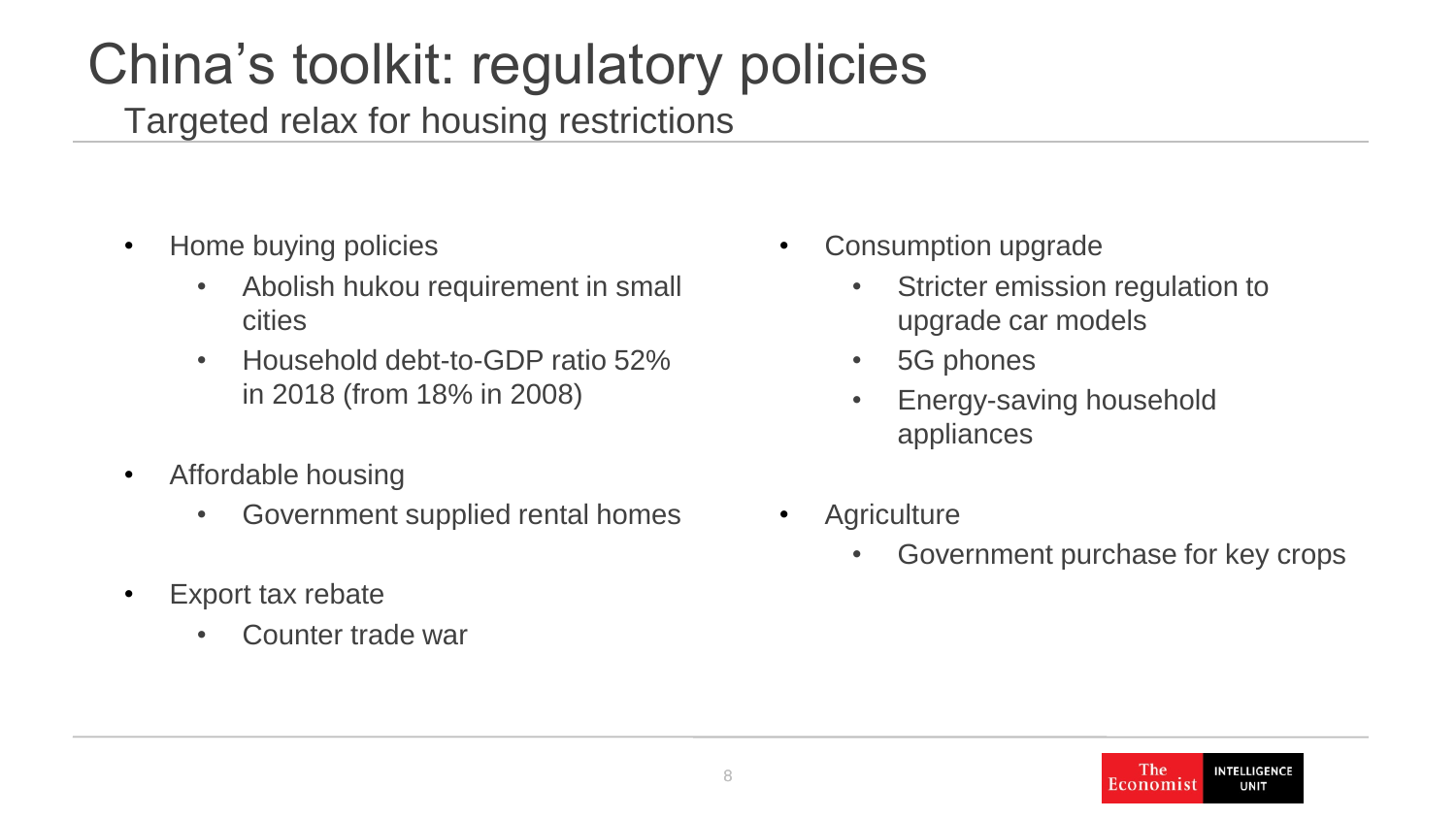#### Political risks are up 2020 is a challenging year for foreign investors



- Foreign investment has to help China to realise its policy goals
	- Energy security
	- Food security
	- Healthcare and medicine
	- Technology upgrade
		- Taiwan's TSMC under US pressure to stop supply to Huawei; abandoned Nanjing Plant Expansion
- Digital governance
	- Social credit system expand